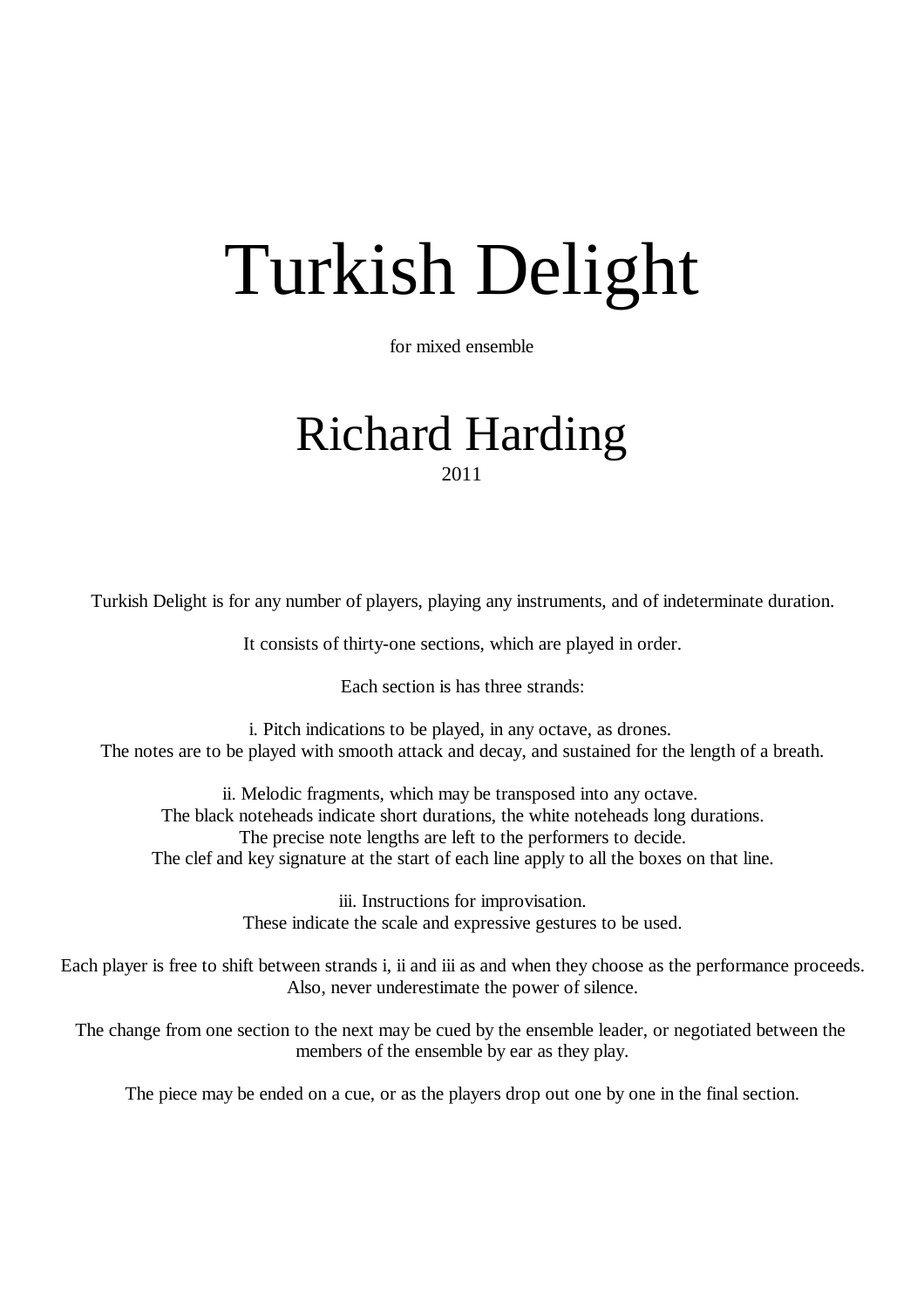## Turkish Delight.

Richard Harding

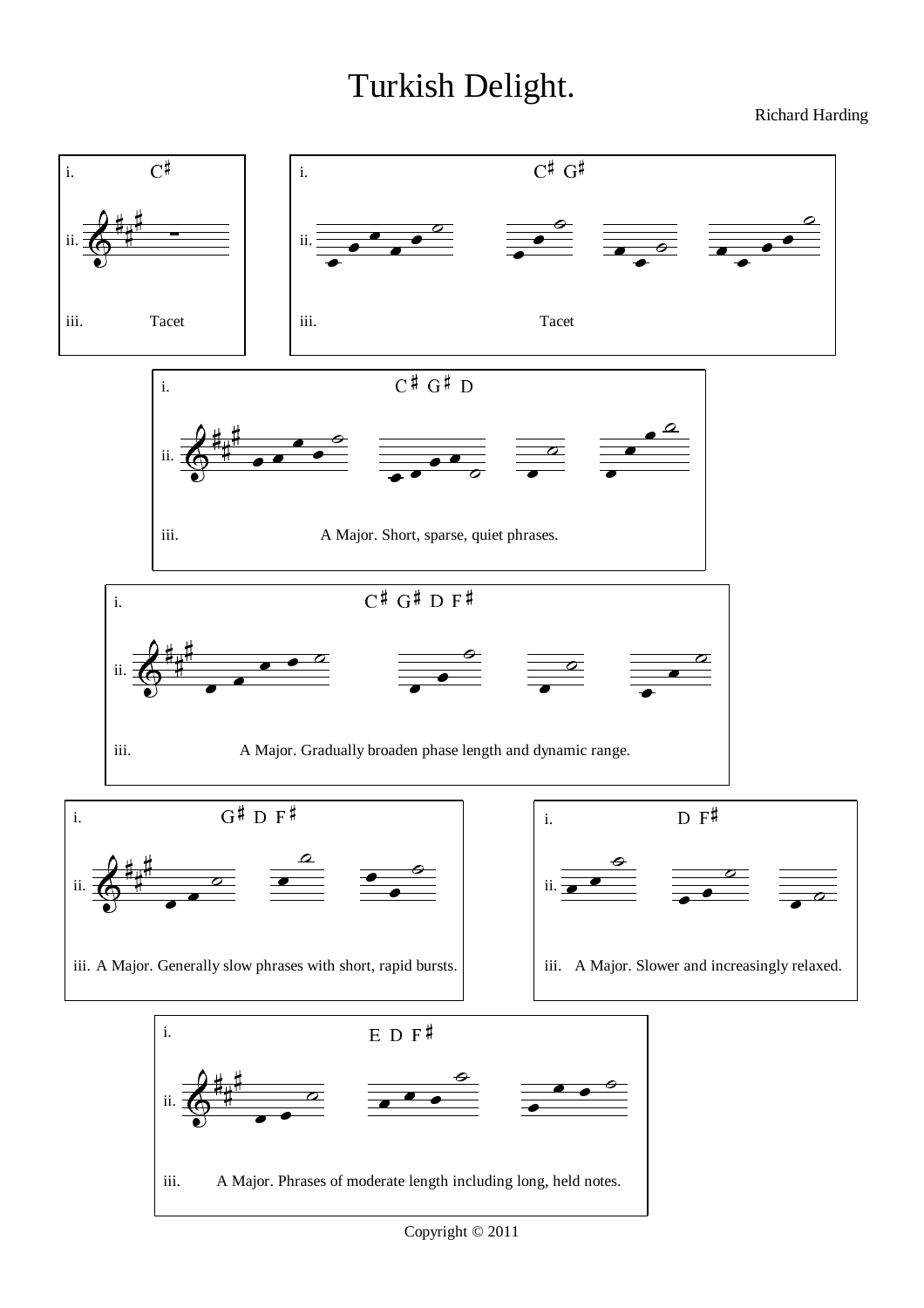